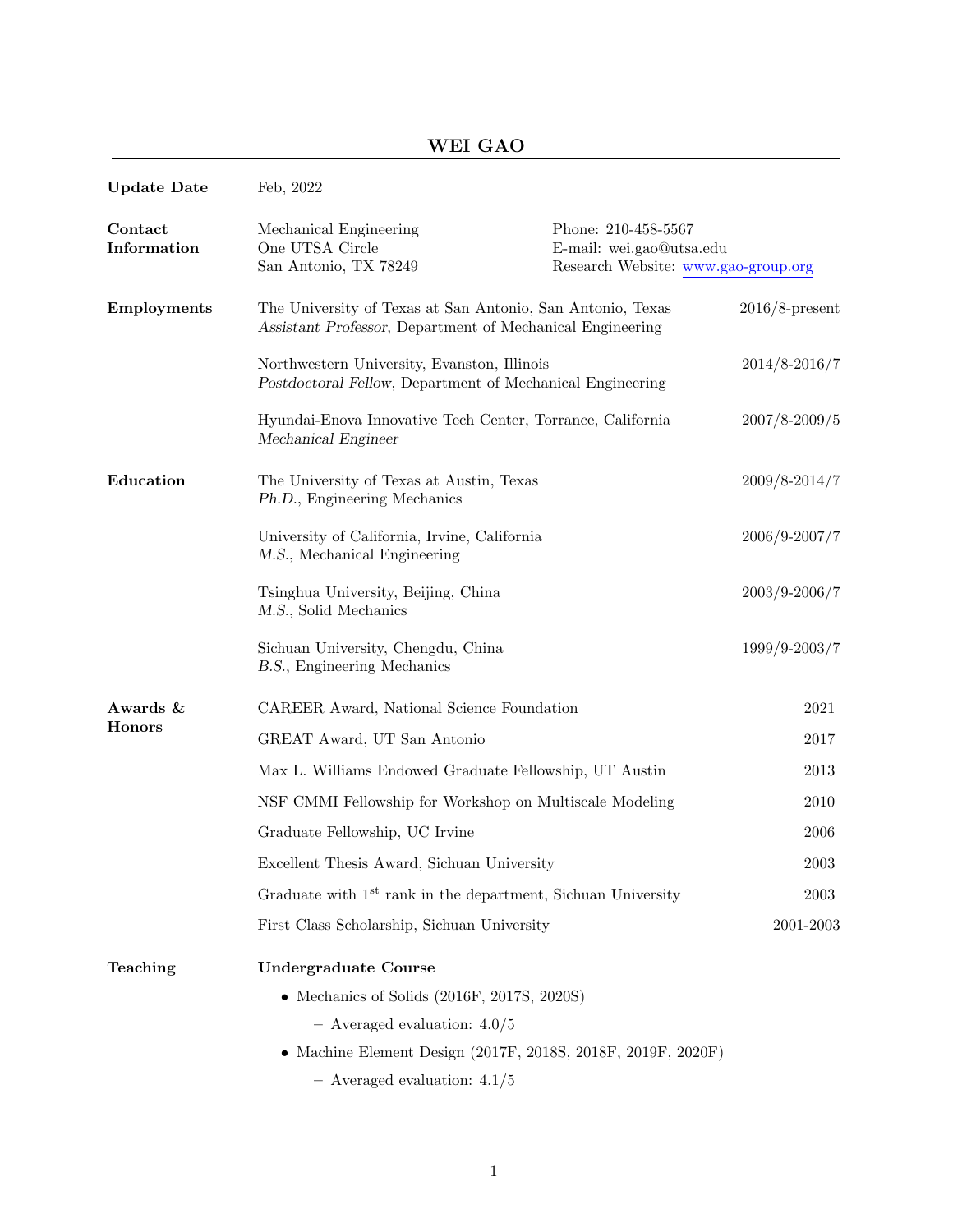#### Graduate Course

- Computational Materials (2019S)
	- Evaluation: 5/5, self-developed new course

#### Mentor Undergraduate Senior Design Team

- Lead a team to design soft robotic solar tracking device 2019
- Lead a team to design roof-mounted solar tracking device 2020

# Mentoring • Postdoc: Fei Shuang (2021 - )

- PhD Students: Arman Ghasemi (2016 2021), Daniela Posso (2020 ), Daniel O. Millan (2020 - )
- MS Students: Joel Gomez (2019- ), Colton Kubena (2019- ), Rohan Nagarkar (2019- ), Alberto Samaniego (2020 - ), Sagar Pate (2018 - 2020), Heber Martinez Barron (2017-2019), Riccardo Manno (2017-2018).
- Undergraduate Students: Veronica Salazar (2019 ), Mohammed Ahmed (2020-), Logan Heck (2020 - ), Danny Perez (2018-2019), Carlos Quesada (2018-2019), Sarah Robinson (2017-2018), Wyatt Evans (2017-2018)

Academic Service

- Symposium organizer "Multiscale Modeling of Phase Transitions, Dislocations, and Twining in Materials" in Society of Engineering Science Conference (2022).
- Symposium organizer "Mechanics of Multifunctional Low-Dimensional Materials" in 19th U.S. National Congress on Theoretical and Applied Mechanics (USNC/TAM) (2022).
- Guest-editor of JOM, The Journal of The Minerals, Metals & Materials Society (TMS) on the topic of "Nanomechanics of Low-dimensional Materials" (2019-2020).
- Topic organizer on "*Multifunctional Nanomaterials*" in American Society of Mechanical Engineer (2017-2020).
- Symposium organizer of "Mechanics of 2D materials" in Society of Engineering Science Conference (2016)
- Member of SES, ASME, MRS, TMS and USACM
- NSF panelist
- Reviewer for Nature Communication, Nano Letters, ACS Nano, J. of Mechanics and Physics of Solids, J. App. Mechanics, Extreme Mechanics Lett., Nanotechnology, J. Phy. D: App. Phy., International J. of Solids and Structures, Composite Materials.

## RESEARCH GRANTS

1. National Science Foundation, PI, "CAREER: Atomistic Investigation of Phase Transition in Nanostructured Silicon – Towards Convergent Understanding with Mechanics-Informed Machine Learning Potential", \$500,723 (9/1/2021 - 8/31/2026, CMMI-2046218).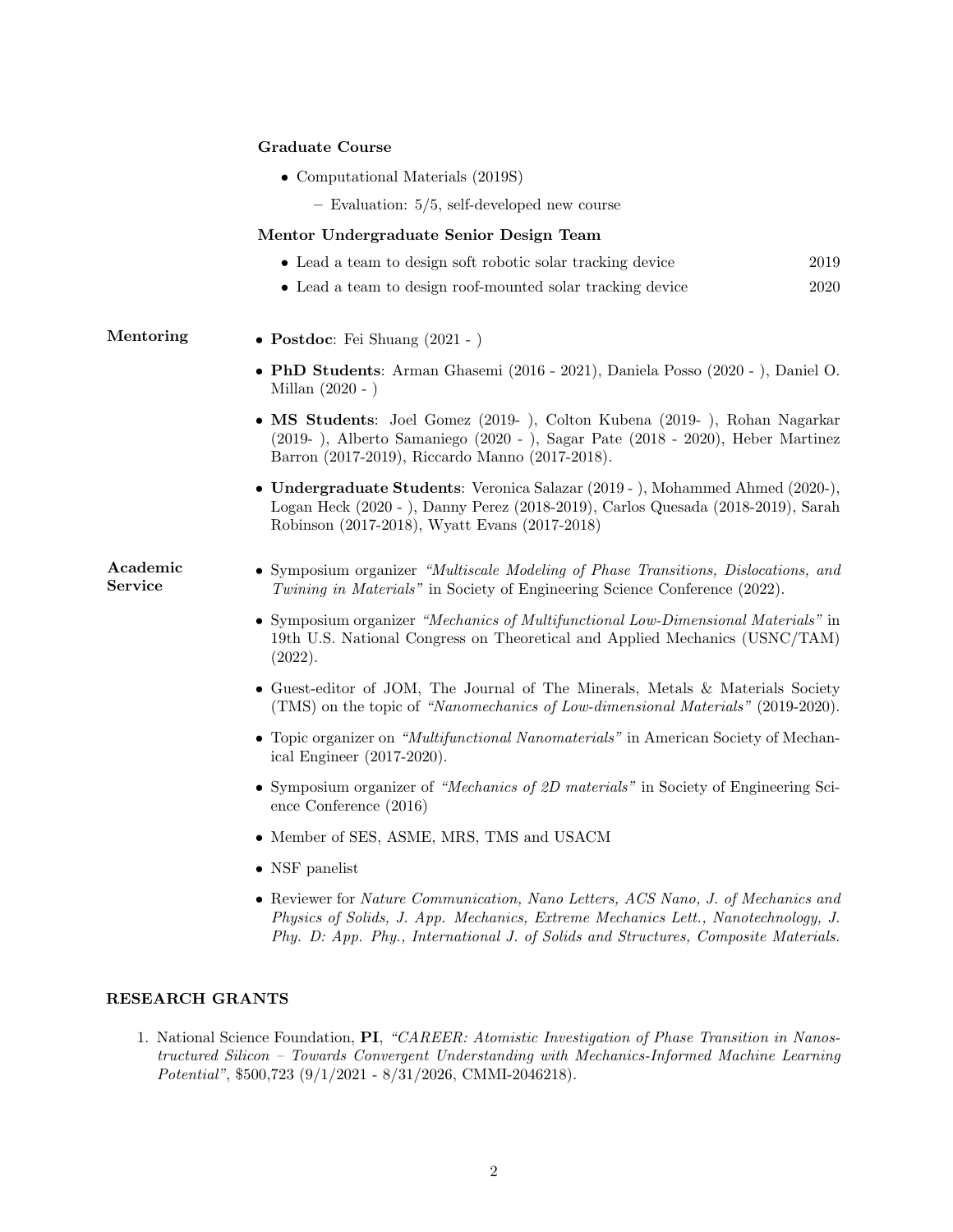- 2. National Science Foundation, PI, "Stress modulated phase transition in 2D TMDC materials", \$326,162 (9/1/2019 - 8/31/2022, CMMI-1930783).
- 3. National Science Foundation, Co-PI, "EAGER: Developing and bio-Inspired assembly of highly scalable electromagnetic soft actuators for active elbow brace", \$189,918 (8/1/2018 - 6/30/2021, CBET-1840834, PI: Amir Jafari, UTSA).
- 4. AFOSR contract via Clarkson Aerospace, Co-PI, "Scalable Synthesis of Transition Metal Dichalcogenides Engineered by the Pulsed Laser Ablation in Liquids Technique for 3D Printed Architectures", \$199,073 (2/1/2021-1/31/2023, PI: Kelley Nash, UTSA).
- 5. National Institute of Health, Co-PI, "Proteoglycans and age-related deterioration of bone toughness". \$2,334,480 (7/1/2019 - 6/30/2024, R01AR076190-01, PI: Xiaodu Wang, UTSA and Jean Jiang, UT Health San Antonio).
- 6. CPS Energy Corporation, PI, "Development of Autonomous Soft Robotic Solar Tracking System for Building-Integrated Photovoltaic Applications", \$231,000 (9/1/2019 - 8/31/2021, Co-PI: Yongcan Cao, UTSA).
- 7. UTSA VPR Office, Co-PI, "Transdisciplinary Investigation of Electromechanical Coupling-driven Properties of New 2D Materials", \$20,000 (9/1/2019 - 8/31/2020, PI: Ethan C. Ahn, UTSA).
- 8. UTSA VPR Office, PI, "GREAT: Advanced Materials based on Two-dimensional Building Blocks Computational Design based on Chemistry and Topology", \$20,000 (9/1/2017 - 8/31/2018).

### PUBLICATION

#### After joining UTSA (2017-now):

- 1. Y. Peng , R. Ji , T. Phan , W. Gao, V. Levitas and L. Xiong, An Atomistic-to-Microscale Computational Analysis of the Dislocation Pileup-induced Local Stresses near an Interface in Plastically Deformed Two-phase Materials, Acta Materialia, 117663, 2022.
- 2. Y. Han, J. Gomez, R. Hua, P. Xiao, W. Gao, J. Jiang, and X. Wang, Removal of glycoaminoglycans affects the in situ mechanical behavior of extrafibrillar matrix in bone, Journal of the Mechanical Behavior of Biomedical Materials, 123, 104766, 2021.
- 3. Y. Li , C. Wei , S. Huang , A. Ghasemi , W. Gao, C. Wu , V. Mochalin, In Situ SEM Tensile Testing of Two-Dimensional Ti<sub>2</sub>C and Ti<sub>3</sub>C<sub>2</sub> Titanium Carbide Films (MXenes), ACS Applied Nano Materials, 4, 5, 5058–5067, 2021.
- 4. A. Ghasemi, W. Gao\*, A Method to Apply Piola-Kirchhoff Stress in Molecular Statics Simulation, Computational Materials Science, 195, 110496, 2021. (Editor's Choice)
- 5. A. Ghasemi, W. Gao\*, Atomistic Mechanism of Stress Modulated Phase Transition in Monolayer MoTe2, Extreme Mechanics Letters, 40, 100946, 2020.
- 6. A. Ghasemi, W. Gao\*, A Method to Predict Energy Barriers in Stress Modulated Solid-solid Phase Transitions, Journal of the Mechanics and Physics of Solids, 137, 103857, 2020.
- 7. A. Ghasemi, P. Xiao, W. Gao\*, Nudged elastic band method for solid-solid transition under finite deformation, The Journal of Chemical Physics, 151, 054110, 2019.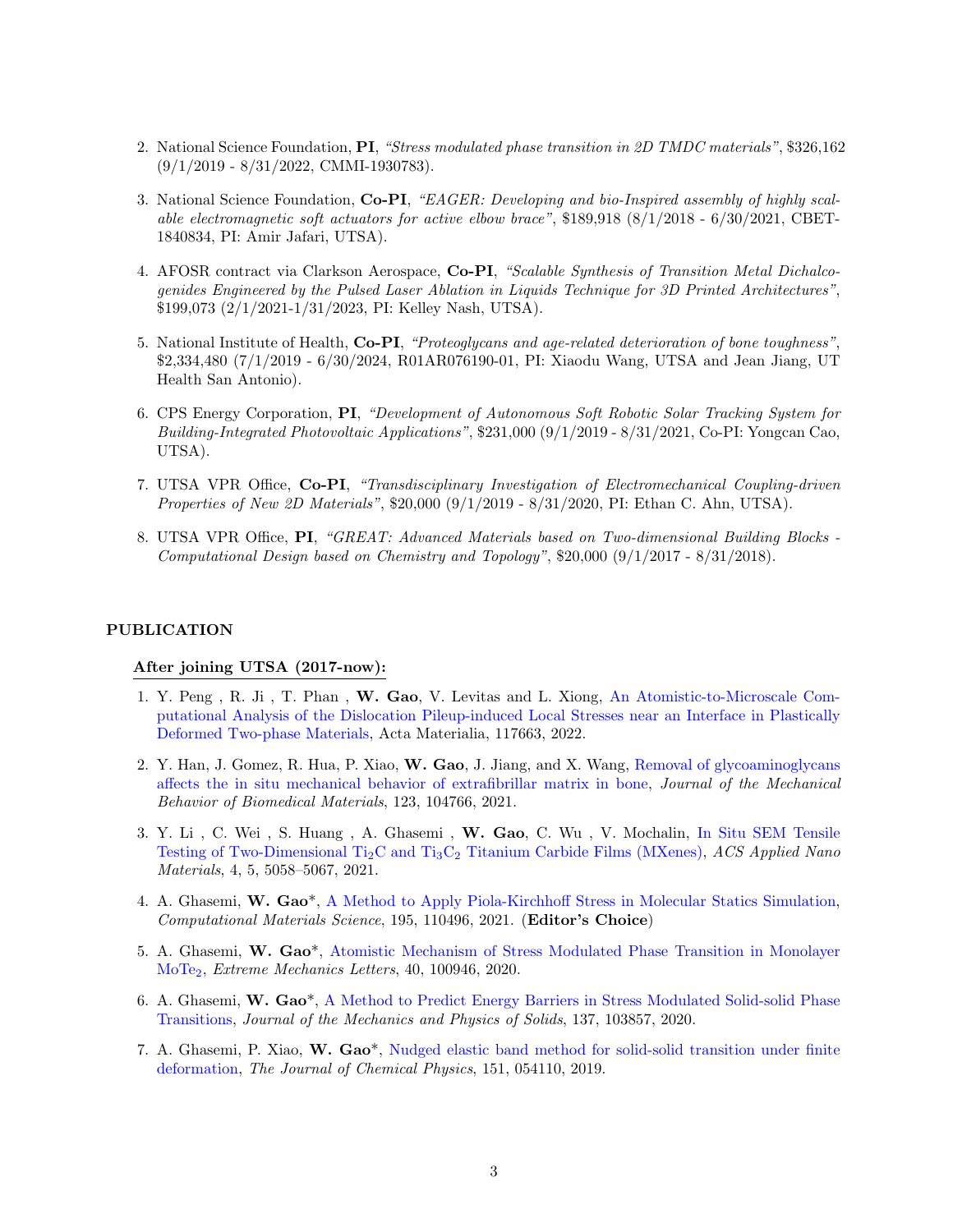- 8. R. Manno, W. Gao\*, I. Benedetti, Engineering the crack path in lattice cellular materials through bio-inspired micro-structural alterations, Extreme Mechanics Letters, 26, 8–17, 2019.
- 9. N. Ebrahimi, S. Nugroho, A. F. Taha, N. Gatsis, W. Gao, A. Jafari, Dynamic actuator selection and robust state-feedback control of networked soft actuators, IEEE International Conference on Robotics and Automation (ICRA) 2857-2864, 2018
- 10. C. Wu, T. Taghvaee, C. Wei, A. Ghasemi, G. Chen, N. Leventis, W. Gao, Multi-scale progressive failure mechanism and mechanical properties of nanofibrous polyurea aerogels, Soft Matter, 14, 7801-7808, 2018. (Featured on the cover)
- 11. R. Crespo, W. Gao, L. Mao, M. Roenbeck, H. Nguyen, J. Paci, J. Huang, S. Nguyen, H. Espinosa, The role of water in mediating interfacial adhesion and shear strength in graphene oxide, ACS Nano, 12 (6), 6089–6099, 2018.
- 12. I. Benedetti, H. Nguyen, R. Soler-Crespo, W. Gao, L. Mao, A. Ghasemi, J. Wen, S. Nguyen, H. Espinosa, Formulation and Validation of a Reduced Order Model of 2D Materials Exhibiting a Two-Phase Microstructure as Applied to Graphene Oxide, Journal of the Mechanics and Physics of Solids, 112, 66-88, 2018.
- 13. I. Benedetti, R. Crespo, A. Pedivellano, W. Gao, H. Espinosa, A continuum damage model for functionalized graphene membranes based on atomistic simulations, Key Engineering Materials, 754, 173-176, 2017.
- 14. P. Wang, W. Gao, J. Wilkerson, K. Liechti, R. Huang, Cavitation of water by volume controlled stretching, Extreme Mechanics Letters, 59, 2017.
- 15. Z. Meng, R. Crespo, W. Xia, W. Gao, L. Ruiz, H. Espinosa and S. Keten, A coarse-grained model for the mechanical behavior of graphene oxide, Carbon, 117, 476-487, 2017.
- 16. R. Yang<sup>‡</sup>, A. Zaheri<sup>‡</sup>, W. Gao<sup>‡</sup>, C. Hayashi and H D. Espinosa, AFM Identification of Beetle's Exocuticle – Bouligand Structure and Nanofiber Anisotropic Elastic Properties, Advanced Functional Materials, 1603993, 2017. (Featured on the cover and reported by Science Newsline and Science Daily)
- 17. R. Crespo<sup>‡</sup>, W. Gao<sup>‡</sup>, P. Xiao, X. Wei, J. Paci, G. Henkelman, H. Espinosa. Engineering the Mechanical Properties of Monolayer Graphene Oxide at the Atomic Level, Journal of Physical Chemistry Letters, 7, 2702-2707, 2016.
- 18. P. Wang, W. Gao and R. Huang. Entropic Effects of Thermal Rippling on van der Waals Interactions between Monolayer Graphene and a Rigid Substrate, Journal of Applied Physics, 119, 074305, 2016.

#### Before joining UTSA:

- 19. R. Ramachandramoorthy<sup>‡</sup>, W. Gao<sup>‡</sup>, R. Bernal and H. Espinosa. High Strain Rate Tensile Testing of Silver Nanowire - Rate Dependent Brittle-to-ductile Transition. Nano Letters, 16, 1, 2016.
- 20. W. Gao, K.M. Liechti and R. Huang. Wet adhesion of Graphene, Extreme Mechanics Letters, 3, 130-140, 2015.
- 21. W. Gao, R. Huang. Thermomechanics of monolayer graphene: rippling, thermal expansion and elasticity. Journal of Mechanics and Physics of Solids, 66, 42-58, 2014.
- 22. W. Gao, P. Xiao, G. Henkelman, K.M. Liechti, R. Huang. Interfacial adhesion between graphene and silicon dioxide substrate by density functional theory with van der Waals corrections. J. Phys. D: Appl. Phys. 47, 255301, 2014.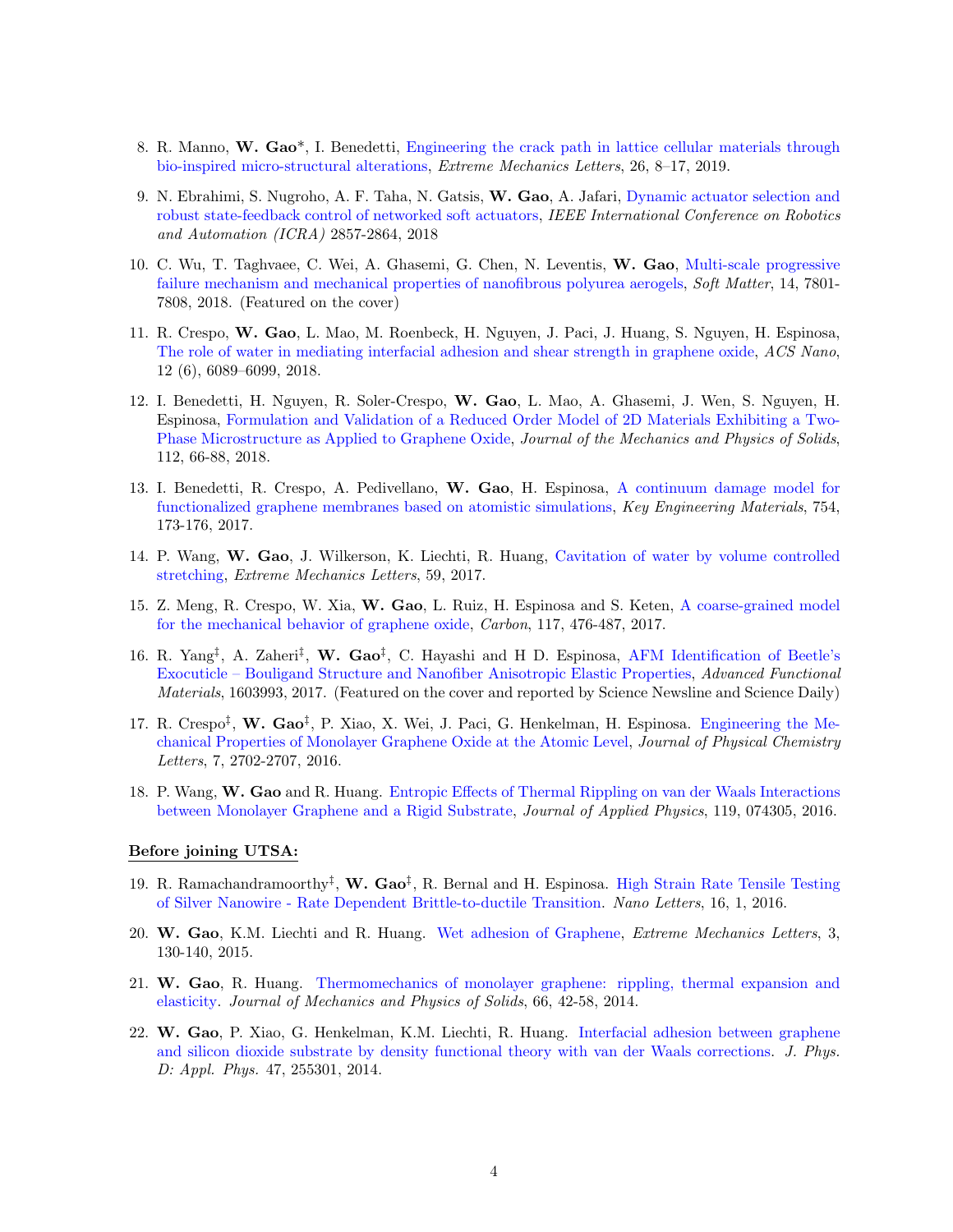- 23. Z. Cao, P. Wang, W. Gao, L. Tao, J. W. Suk, R. S. Ruoff, D. Akinwande, R. Huang, K. M. Liechti. A Blister test for interfacial adhesion of large-scale transferred graphene. Carbon, 68, 390-400, 2014.
- 24. P. Wang, W. Gao, Z. Cao, K.M. Liechti, R. Huang. Numerical analysis of circular graphene bubbles. Journal of Applied Mechanics, 80, 040905, 2013.
- 25. K. Yue, W. Gao, R. Huang, K.M. Liechti. Analytical methods for the mechanics of graphene bubbles. Journal of Applied Physics, 112, 083512, 2012.
- 26. W. Gao, R. Huang. Effect of surface roughness on adhesion of graphene membranes. Journal of Physics D: Applied Physics, 44, 452001, 2011.
- 27. Q. Lu, W. Gao, R. Huang. Atomistic simulation and continuum modeling of graphene nanoribbons under uniaxial tension. Modelling and simulation in materials science and engineering, 19, 054006, 2011.
- 28. G. Wang, X. Feng, T. Wang, W. Gao. Surface effects on the near-tip stresses for mode-I and mode-III cracks. Journal of Applied Mechanics, 75, 011001, 2008.
- 29. G. Huang, W. Gao, S. Yu. Model for the adsorption-induced change in resonance frequency of a cantilever. Applied physics letters, 89(4), 043506, 2006.
- 30. W. Gao, S. Yu, G. Huang. Finite element characterization of the size-dependent mechanical behavior in nanosystems. Nanotechnology, 17, 1118, 2006.